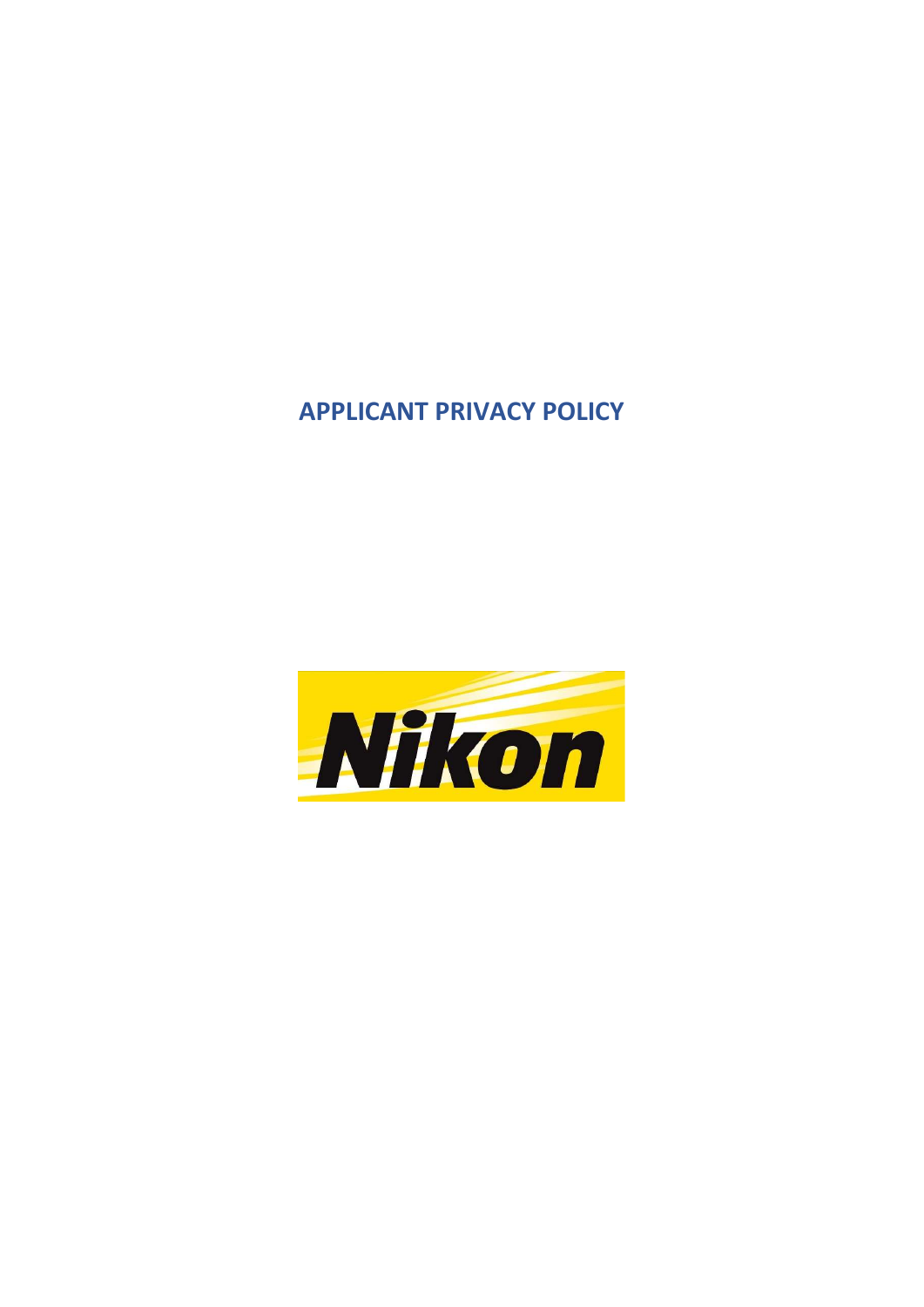# TABLE OF CONTENTS

| $\mathbf{1}$ | Nikon's commitment to privacy                                                      | 3                       |
|--------------|------------------------------------------------------------------------------------|-------------------------|
|              | <b>Purpose of the Policy</b><br>1.1                                                | 3                       |
|              | <b>Scope of the Policy</b><br>1.2                                                  | $\overline{\mathbf{3}}$ |
|              | <b>A Policy for Compliance</b><br>1.3                                              | 4                       |
| 2            | <b>Definitions</b>                                                                 | 4                       |
| 3            | <b>Collection of Personal Information</b>                                          | 5                       |
|              | What categories of Personal Information does Nikon collect?<br>3.1                 | 5                       |
|              | How does Nikon collect Personal Information?<br>3.2                                | 5                       |
| 4            | Purposes of and legal basis for processing your Personal Information               | 5                       |
|              | Purposes and legal basis of the processing of your personal information<br>4.1     | 5                       |
|              | <b>Current purposes and legal basis</b><br>4.1.1                                   | 5                       |
|              | 4.1.2<br><b>Future purposes</b>                                                    | 6                       |
|              | How long will your Personal Information be retained?<br>4.2                        | $6\phantom{1}6$         |
|              | To whom will your Personal Information be disclosed?<br>4.3                        | 6                       |
|              | Transfer of Personal Information to a country outside of the European Union<br>4.4 | 6                       |
|              | 4.5<br><b>Security</b>                                                             | $\overline{\mathbf{z}}$ |
| 5            | <b>Your Rights</b>                                                                 | 7                       |
|              | 5.1<br>What are your rights with regard to Personal Information processing?        | 7                       |
|              | 5.2<br>How to exercise your rights                                                 | 7                       |
| 6            | <b>Changes to this Policy in the Future</b>                                        | 8                       |
| 7            | Any questions?                                                                     | 9                       |
|              |                                                                                    |                         |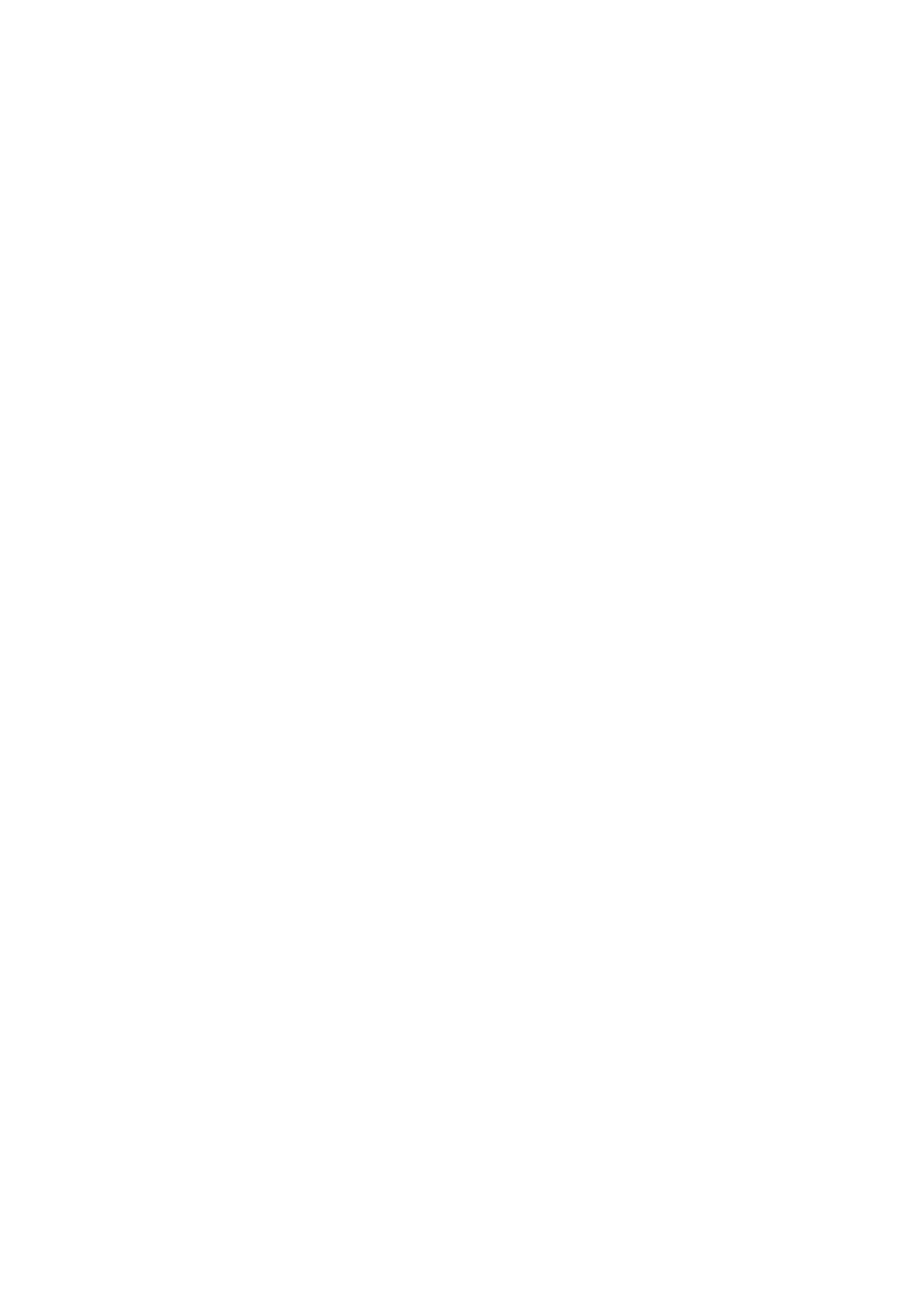$@$  $\overline{\mathbf{V}}$ 

 $\omega$  $\mathbf{V}$  $\omega$  $\overline{V}$ 

 $\cdot h$  $\ddot{\phantom{a}}$  $\cdot$  @

# 4.1.2 Future purposes

 $@$  $\mathbf{V}$  $h$  $\overline{V}$  $\omega$ 

### How long will your Personal Information be retained? 42

 $\epsilon$  $\cdot h$  $@$  $\mathbb{Z}^{\mathbb{Z}}$  $\overline{V}$ 

### To whom will your Personal Information be disdosed? 43

 $\ddot{\phantom{a}}$  $\overline{7}$  $\overline{V}$  $=$  k  $\cdot$  $\mathbf k$  $-$ 

 $^{\circ}$  h  $\cdot$  V  $\mathbf h$  $@$ 

 $\mathbf u$ 

 $\mathbf{u}$  $\omega$ 

### Transfer of Personal Information to a country outside of the European Union 44

 $\overline{\mathbf{V}}$  $\cdot$ h  $\cdot$  @  $\overline{V}$  $\overline{y}$  $\mathbf{o}$ 

 $\boldsymbol{h}$  $@$  $@$ y  $\ddot{\phantom{0}}$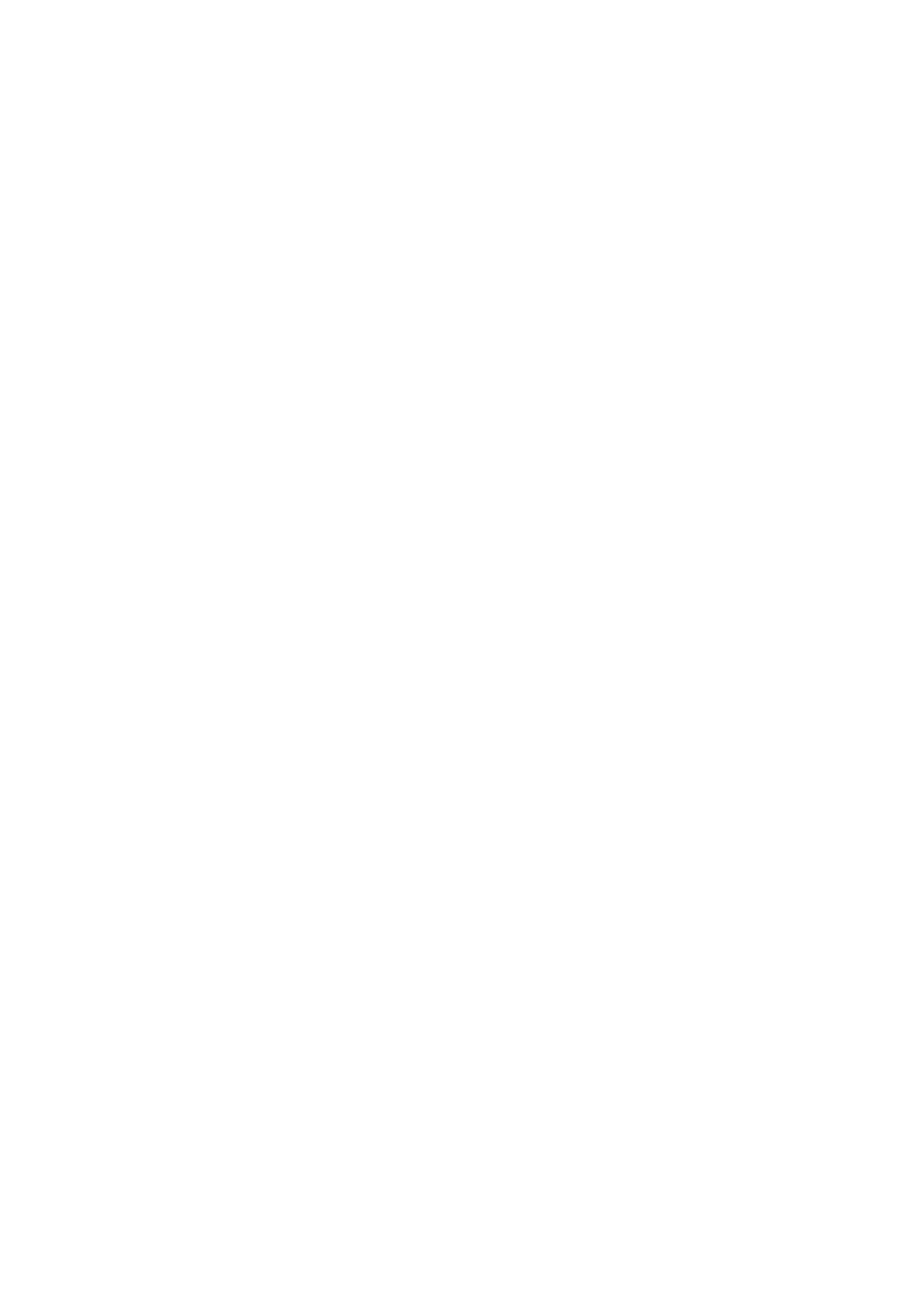contractual clauses (SCC). You may obtain a copy of these SCC by sending an email to: gdpr.nm@nikon.com.

#### 4.5 **Security**

Nikon implements appropriate physical, administrative, and technical measures, such as anonymizing, encrypting, and accessing verifications that are designed to protect Applicant Personal Information against accidental, unlawful, or unauthorized destruction, loss, alteration, disclosure, access, or use, and all other unlawful forms of processing.

### 5 YOUR RIGHTS

### 5.1 What are your rights with regard to Personal Information processing?

You have the right to request access to your Personal Information at any time and request that inaccurate, outdated or no longer necessary information be corrected, erased, or restricted.

You have the right to seek the following within the limits of the applicable data protection regulations:

- the erasure of your data, especially (i) if the data is no longer necessary to be processed or retained for the purpose described in point 4.1.1, (ii) if you have withdrawn your consent to the data processing and the processing is no longer necessary for the performance of the contract, or (iii) if you object to the processing of your data (see below),
- the restriction of the processing of your data (i) for the time necessary for Nikon to verify the basis of any of your challenge about the accuracy of your data, (ii) if the processing is considered illegal, but you do not want your data to be deleted, (iii) if Nikon no longer needs your data, but you wish to retain the data for the purposes of determining, exercising, or defending your rights, (iv) if you object to the processing of your data (see below) for the time necessary for Nikon to verify the basis of your request seeking restriction to the data processing.

You have the right to object to Nikon's use of your data at any time on condition that your objection is justified on your own grounds, and such justification is within the limits of applicable data protection regulations.

You have the right to receive your data or have your data transmitted to another data controller in a structured, commonly used, and readable format.

#### 5.2 How to exercise your rights

You can exercise the rights described above by sending a letter by email to gkdpr.nm@nikon.com, indicating your decision to exercise any of those rights or by sending us the form that is available on the following URL: https://www.nikonmetrology.com/gdpr. After Nikon has received your letter, it will answer you as soon as possible.

If you are not satisfied with our response to your request with regard to your exercise of those rights, you may file a complaint with the data protection authority in the country where you have your habitual residence, your place of work or where the alleged infringement of your rights occurred. The coordinates of those authorities are described below.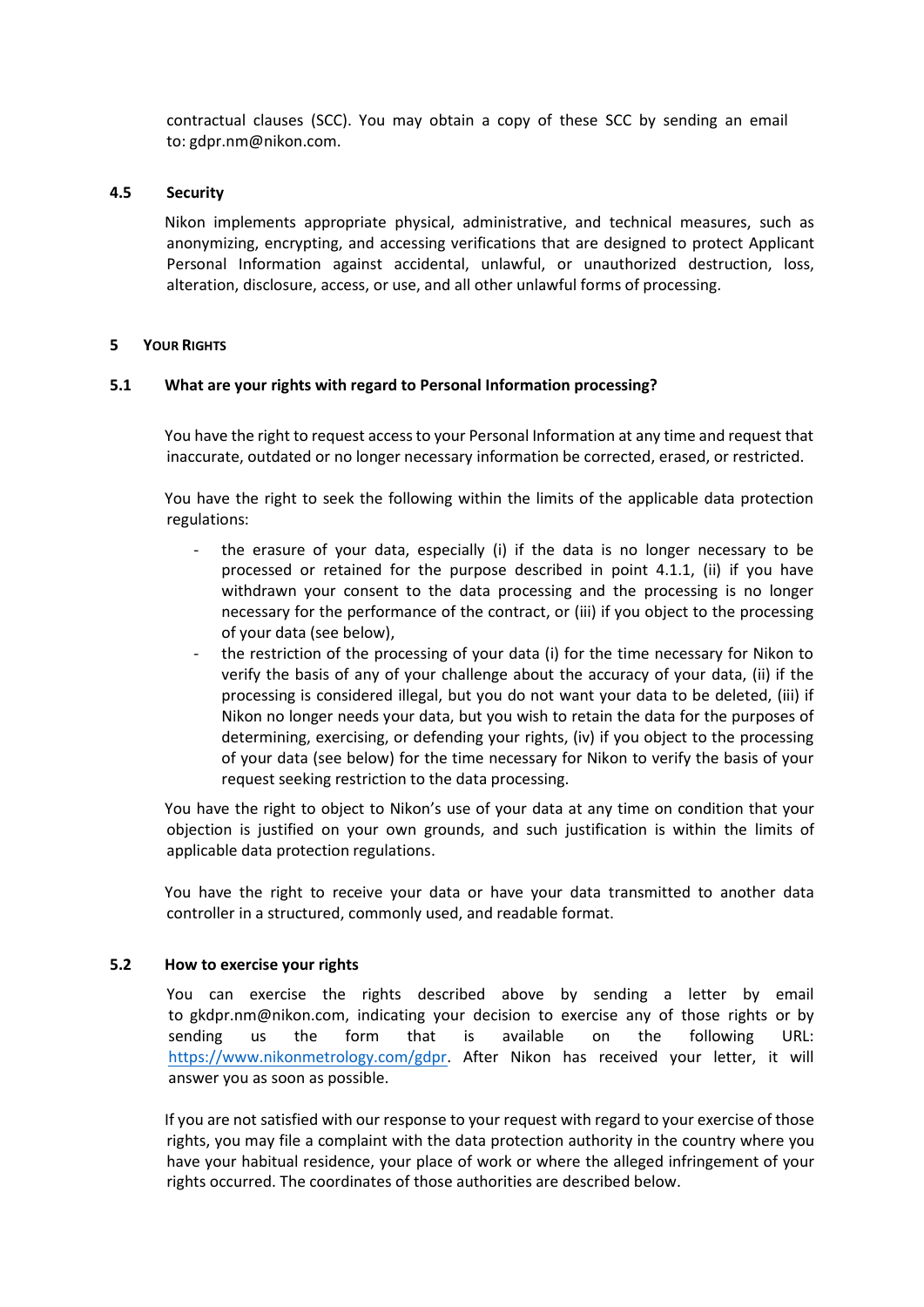### Belgium

Commission de la protection de la vie privée Rue de la Presse 35 1000 Bruxelles (Brussels) Tel. +32 2 274 48 00 Fax +32 2 274 48 10 e-mail: commission@privacycommission.be Website: http://www.privacycommission.be/

## France

Commission Nationale de l'Informatique et des Libertés - CNIL 8 rue Vivienne, CS 30223 F-75002 Paris, Cedex 02 Tel. +33 1 53 73 22 22 Fax +33 1 53 73 22 00 e-mail: Website: http://www.cnil.fr/

### Germany

Die Bundesbeauftragte für den Datenschutz und die Informationsfreiheit Husarenstraße 30 53117 Bonn Tel. +49 228 997799 0; +49 228 81995 0 Fax +49 228 997799 550; +49 228 81995 550 e-mail: poststelle@bfdi.bund.de Website: http://www.bfdi.bund.de/

### The Netherlands

Autoriteit Persoonsgegevens Prins Clauslaan 60 P.O. Box 93374 2509 AJ Den Haag/The Hague Tel. +31 70 888 8500 Fax +31 70 888 8501 e-mail: info@autoriteitpersoonsgegevens.nl Website: https://autoriteitpersoonsgegevens.nl/nl

## United Kingdom

The Information Commissioner's Office Water Lane, Wycliffe House Wilmslow - Cheshire SK9 5AF Tel. +44 1625 545 745 e-mail: international.team@ico.org.uk Website: https://ico.org.uk

## 6 CHANGES TO THIS POLICY IN THE FUTURE

Nikon reserves the right to change this Policy at any time and as far as necessary to comply with the changes in the applicable laws, regulations, practices, and procedures, or to respond to new threats or new requirements imposed by data protection authorities.